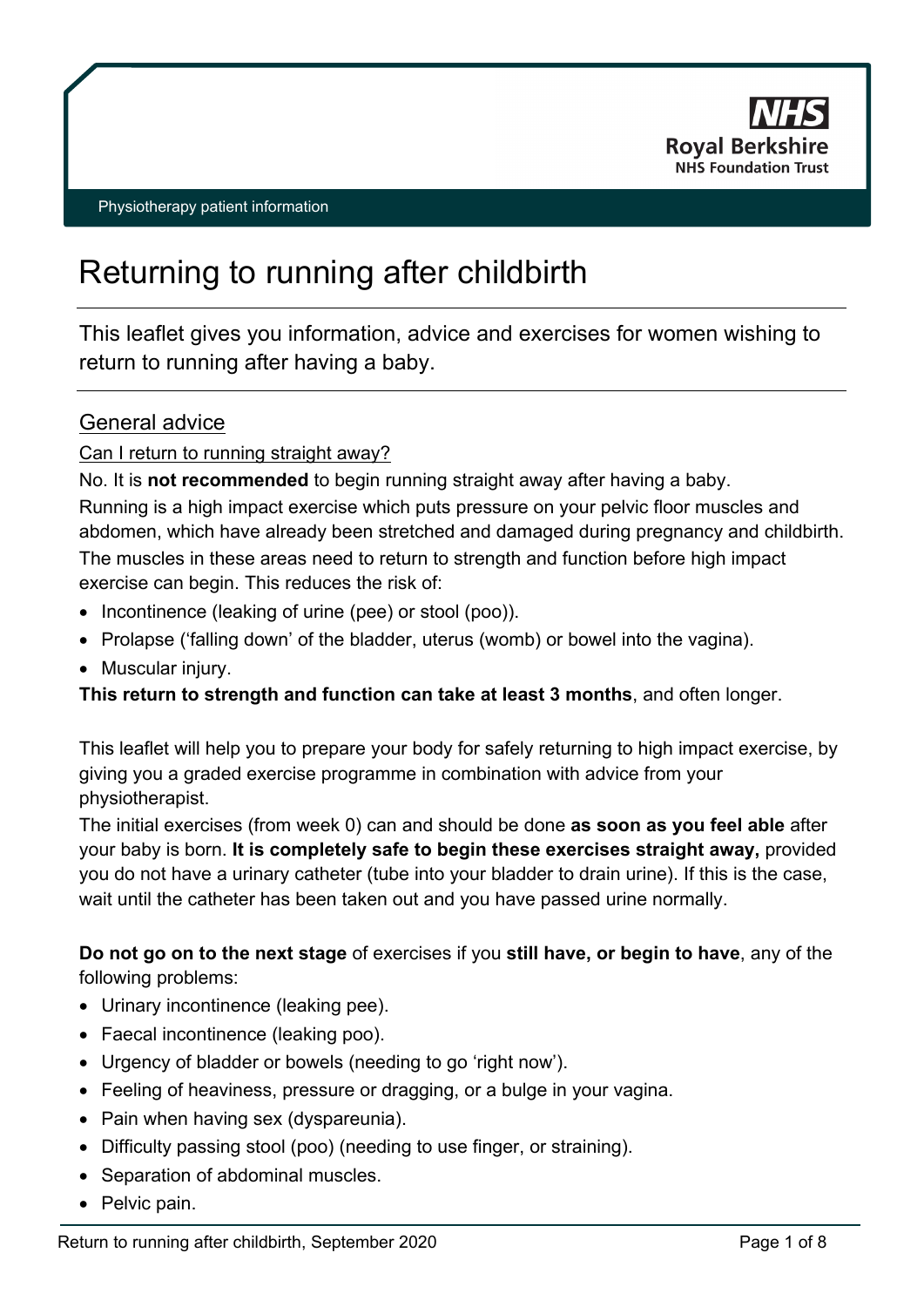If you have any of these problems, continue with only the initial exercises (pages 2 and 3) until the problems resolve. Remember that you may need more recovery time if you have had a Caesarean section, or stitches near your vagina. Ask your physiotherapist for further advice.

#### From week 0:

• **Pelvic floor muscle relaxation:** 4-5 times per day, along with your pelvic floor muscle exercises (below).

It is as important that you learn to relax your pelvic floor muscles as it is to strengthen them. Learning to relax them will mean you will go to the toilet more easily, and your strengthening exercises will be more effective.

#### Some common symptoms of a 'tight' or 'tense' pelvic floor:

- Constipation and pain when passing stools or having a feeling of incomplete emptying of bowels.
- Bladder pain.
- Urinary urgency and incontinence.
- Incomplete bladder emptying.
- Pain or discomfort when having sex.
- Stress incontinence sometimes your pelvic floor can be tight on one side only, and this can cause opening of the sphincter muscles which causes leaking on coughing, sneezing, running, laughing etc.

#### How do I relax my pelvic floor muscles?

Lie down with your knees bent and feet flat on the bed (crook lying).

Listen to your breathing. You may notice your stomach rising as you breathe in. This is called diaphragmatic breathing.

Then follow these three steps:

**©Physiotools** 

- a) Breathe into your stomach so that it rises up. You can place your hands on your stomach to feel the stomach rising. Hold your breath for 4-5 seconds, making sure to keep your shoulders relaxed and your ribcage soft.
- b) While you are holding your breath, consciously relax your tummy downwards and relax your pelvic floor muscles from front to back opening (e.g. as if you are passing urine, opening your vaginal muscles as if using a dilator and as if opening your bowels.) You could also use the image of your pelvis widening or a rosebud opening, until you feel them soften. Remember that this is NOT an active push; you are trying to 'let go' of all the muscles instead.
- c) Then 'sigh' the breath out, with an open mouth as if steaming up a window. Try to do this without any effort.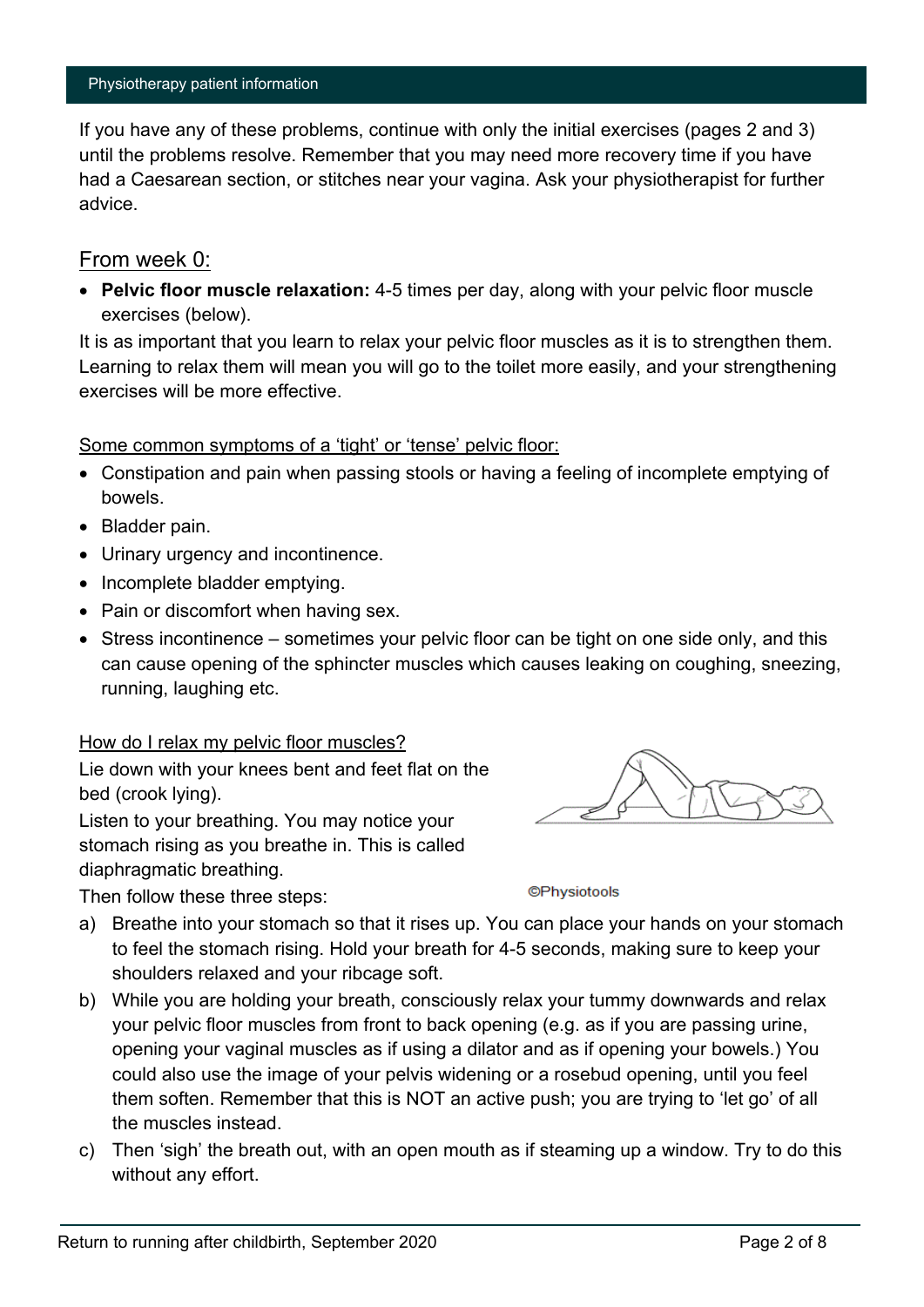The above technique does require lots of practice and concentration to begin with. Once you are able to do this consistently, incorporate it into your pelvic floor muscle training by **relaxing your pelvic floor muscles on the in-breath, and contracting them on the outbreath**. If you are doing slow contractions, remember to take normal breaths in between each contraction.

Alternatively, you can complete the relaxation exercise sitting in a comfortable and supported position.

• **Pelvic floor muscle exercises**: 4-5 times per day. Your pelvic floor muscles go from the pubic bone at the front to the coccyx (tailbone) at the back. They help to support your pelvic organs and assist you with control of when you pass urine or open your bowels (continence).

You should do both slow and fast exercises as detailed below, 4-5 times per day until you can do ten 10 second holds in a row and ten fast contractions.

- o Tighten or squeeze around your back passage as if trying not to pass wind, around your vagina as if trying to hold in a tampon, and around the front as if trying not to pass urine.
- $\circ$  Then lift these muscles up towards your belly button. Nobody should be able to see you doing the exercise; you should not be using any muscles in your legs, abdomen or buttock cheeks.
- o For the **slow exercises**, hold for several seconds (up to 10), then relax for a few seconds. Repeat up to 10 times. (To start with, you will probably only be able to hold for about 5 seconds, and will only be able to do them 4 or 5 times).
- o For the **fast exercises**, hold for only one second then relax. Repeat up to 10 times.
- o Remember that **you need to be in voluntary control of both the squeeze (tightening) and the relaxation.** If the squeeze is 'melting away' on its own before you've relaxed, you need to hold for less seconds and build up more slowly.
- **Core exercise:** 3 times per day.
- o Begin in the crook lying position.
- $\circ$  Imagine someone is pulling on your belly button from behind – bring your belly button back towards your **©Physiotools** spine and hold it there for 2-3 seconds. **This is called 'engaging your core'.**
- $\circ$  Repeat up to 10 times. Gradually build up the length of time you can hold it, so that eventually you can hold it indefinitely. Remember to breathe normally throughout!
- **Pelvic tilts:** 3 times per day
- o Begin in the crook lying position.
- $\circ$  Push the small of your back into the bed, then off the bed, tilting your pelvis backwards and forwards.
- o Repeat 10 times.



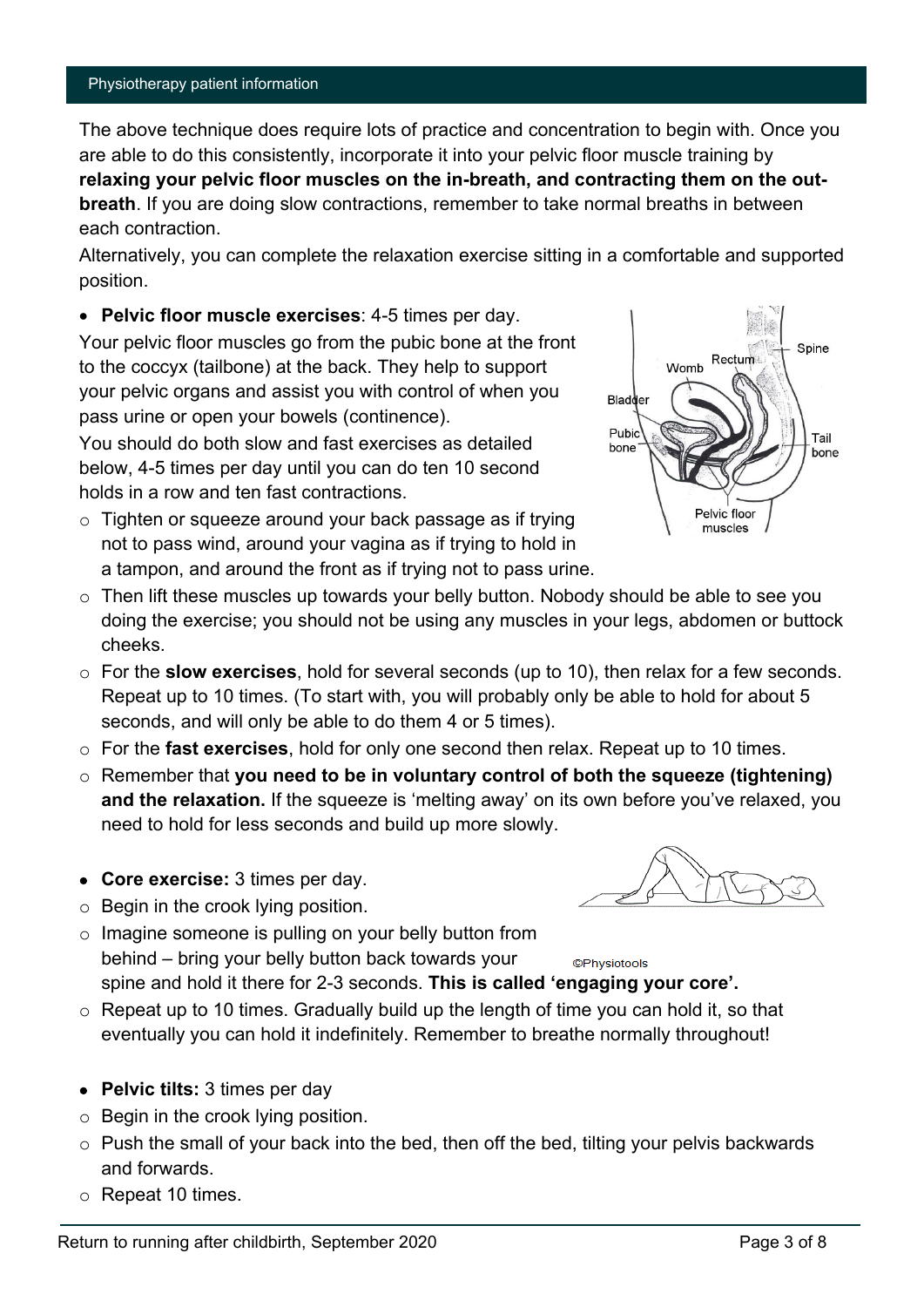### • **Gentle walking:**

 $\circ$  Build up how much gentle walking you are doing each day within your own tolerance levels; this will help your general fitness. levels.

### From week 4:

- **Continue and progress pelvic floor exercises**
- $\circ$  Check how many seconds you can squeeze your pelvic floor for, and how many times you can repeat the holds.

### • **Continue and progress basic core exercise**

- $\circ$  You need to be able to hold your belly button back towards your spine (engage your core) and still breathe normally in order to progress to the next exercises. **Do not progress to the next exercises if you still have bulging of the tummy muscles!**
- **Sit ups (crunches):** 3 times per day. **Only do this if there is no 'bulging' or 'doming' of your tummy muscles.**
- o Start in the crook lying position.
- o Pull your belly button back (engage your core), hold.
- o Reach your hands towards your ankles and bring your head and shoulders off the bed.
- o Hold for 2-4 seconds. Repeat 10 times.
- o **If there is bulging of your tummy muscles, stop!**
- **Knee bends**  3 times per day.
- o Start in the crook lying position.
- o Engage your core, hold.
- $\circ$  Slowly bend your hip and knee towards your chest.
- $\circ$  Hold for 10 seconds, then slowly bring the leg back down.
- o Repeat 10 times on each leg.
- **Knee fall outs**  3 times per day.
- $\circ$  Start in the crook lying position.
- o Engage your core, hold.
- o Let one knee slowly fall out to the side while concentrating on keeping the opposite knee still.
- o Slowly bring the knee back up.
- o Repeat 10 times on each leg.



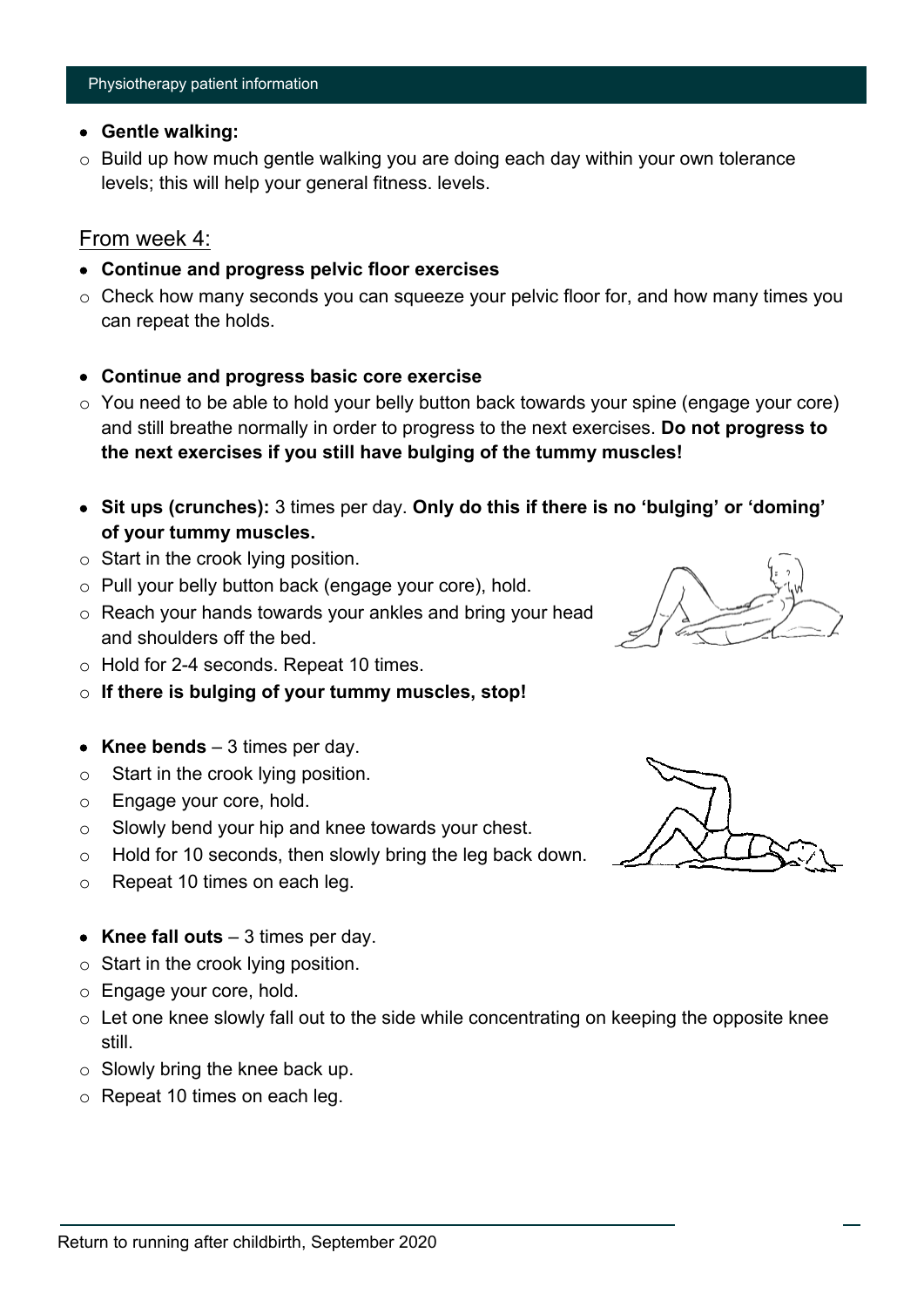- **Lunges**  3 times per day.
- $\circ$  Stand with legs hip width apart.
- o Engage your core, hold.
- o Begin with your right leg and take a big step forward.
- $\circ$  Lower your body until your right thigh is parallel with the ground.
- $\circ$  Hold for up to 10 seconds, then stand back up.
- o Repeat on each leg up to 10 times.
- **Squats**  3 times per day.
- o Stand with legs shoulder width apart.
- o Hold your arms out in front of you.
- o Engage your core, hold.
- $\circ$  Sit back and down as if an imaginary chair is behind you, getting your thighs as parallel to the floor as possible.
- o Hold for 5 seconds and repeat 10 times.

### From week 6:

- **Continue and progress pelvic floor exercises**
- $\circ$  Increase the number of seconds held and the number of repetitions as able.
- **Leg stretch**  3 times per day.
- o Begin in crook lying position.
- o Engage your core, hold.
- o Slowly slide one leg out straight, making sure you are not arching your back.
- o Slowly slide the leg back up, keeping the opposite leg still.
- o Repeat 10 times on each leg.
- **Bridging** 3 times per day.
- o Begin in crook lying position.
- o Engage your core, hold.
- $\circ$  Squeeze your buttock muscles and slowly roll up into the bridge position.
- $\circ$  Hold for 2-3 seconds at first before slowly returning to original position. Repeat 10 times.
- o Gradually increase the amount of time you can hold for.
- **Static cycling** (low impact exercise).
- o You may begin static cycling **provided any stitches have healed and you are comfortable to do so.**
- $\circ$  Start slowly and build up gradually.
- o Build up duration before intensity.



**©Physiotools** 





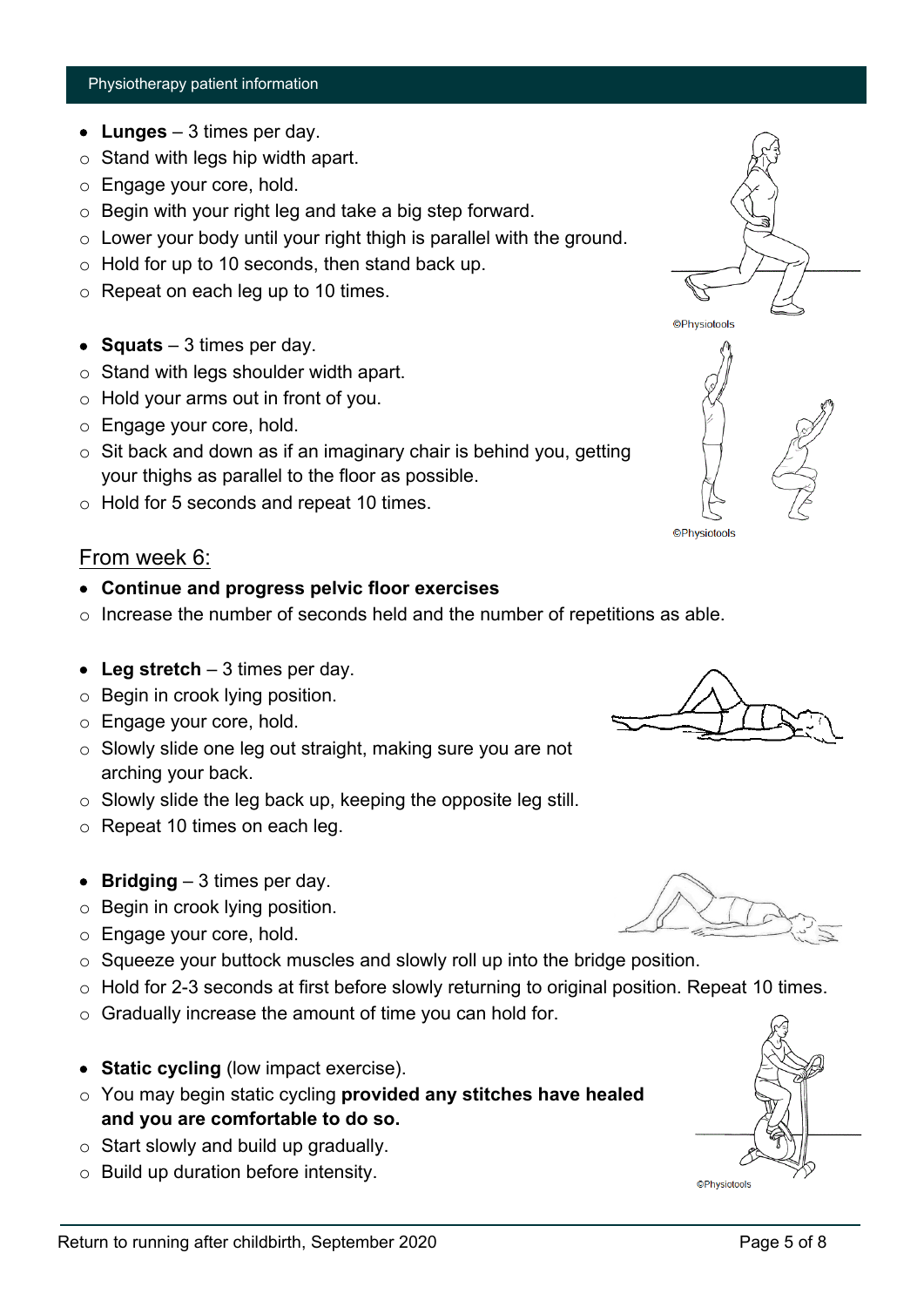- **Cross trainer** (low impact exercise).
- o If you have access to a cross trainer, you may begin using it, **provided any stitches have healed and you feel comfortable when doing so**.
- $\circ$  Start slowly and build up gradually.
- $\circ$  Build up duration before intensity.

### From week 8:

- **Continue and progress pelvic floor exercises.**
- $\circ$  Increase the number of seconds held and the number of repetitions as able.
- **Continue and progress low impact exercise, e.g. static cycling, cross training to build strength and cardiovascular fitness.**
- **Cross abdominal sit up** 3 times a day.
- o Begin in crook lying position.
- o Engage your core, hold.
- o Reach one hand towards the opposite knee.
- $\circ$  Return to start and repeat with opposite hand.
- o Repeat 10 times each side.

### • **Begin power walking.**

- o Start slowly and build up gradually.
- **Begin scar mobilisation** provided **stitches are out dissolved and scar is completely healed.**
- $\circ$  Using a lotion such as vitamin E, gently begin to massage scars e.g. from tears or episiotomy or from Caesarean section – using a circular motion.
- o Massaging your scar will help to loosen the scar tissue making it more elastic, will improve sensation and encourage healing.

### • **Swimming.**

o You may begin swimming, provided lochia (bleeding) has stopped and scars are healed.

### From week 10:

- **Continue and progress pelvic floor exercises.**
- $\circ$  Increase the number of seconds held and the number of repetitions as able. The maximum number of seconds you should hold is 20.
- **Continue and progress low impact exercise, e.g. static cycling, cross training to build strength and cardiovascular fitness.**



**OFIsevier**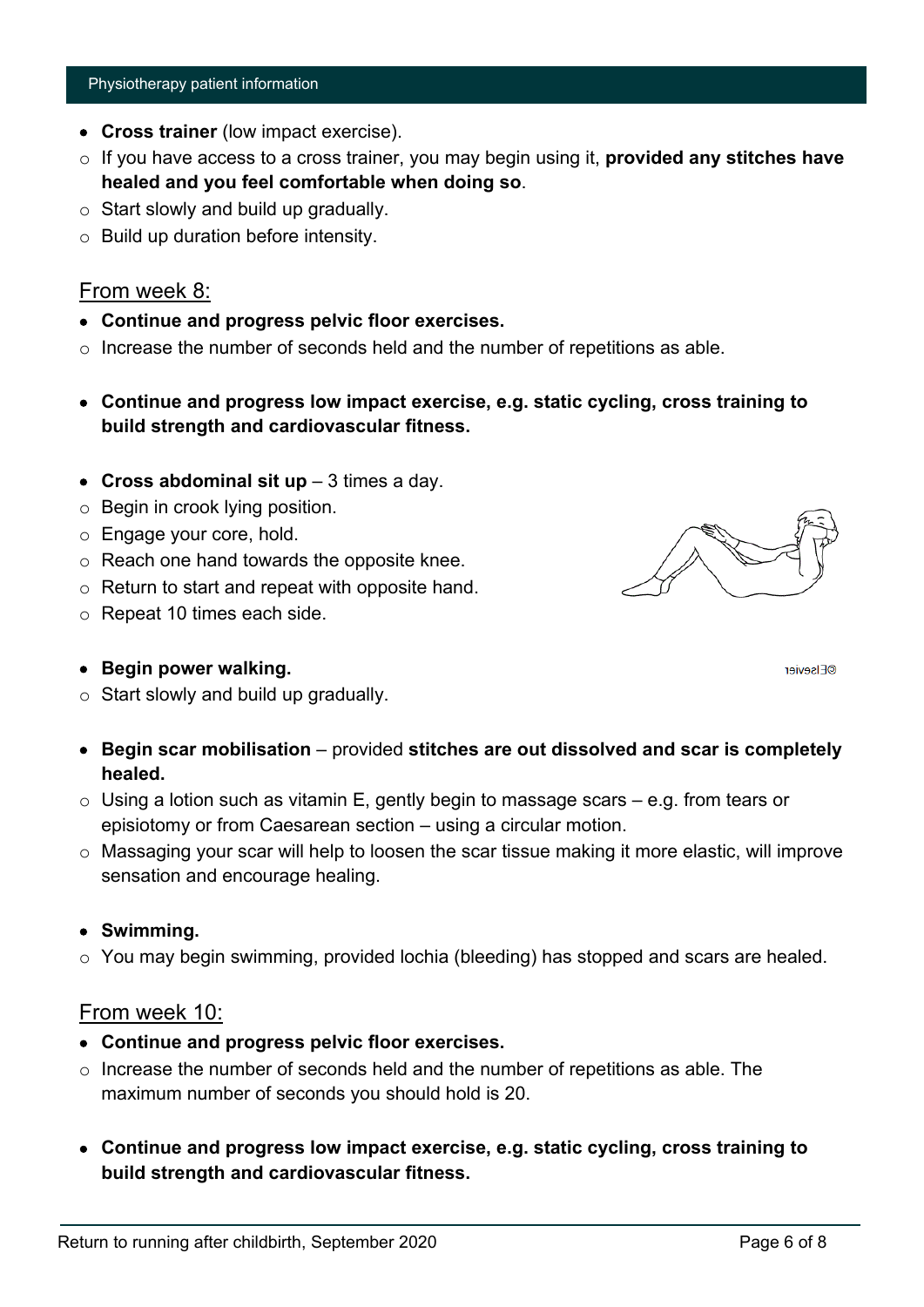- **Add resistance/weights** to squats and lunges, and increase reps and sets as able.
- **Spinning.**
- $\circ$  You may begin spinning classes provided the saddle is comfortable for you and any stitches have healed.
- **Clams.**
- o Begin lying on your side with knees and hips bent.
- o Engage your core, hold.
- o Keeping your heels together, slowly raise your top knee, then bring it back down.
- o Repeat 20 times on each side.

#### **©Physiotools**

#### From week 12:

#### Testing your readiness to begin running again

To judge whether your body is ready to begin running again, you need to be able to do the following **without feeling any pain, heaviness/dragging in the vagina and without any incontinence:**

- 30-minute walk.
- Stand on one leg for 10 seconds (both sides).
- 10 x one leg squats on each leg.
- Jog on the spot for 1 minute.
- 10 forward bounds.
- Hop on each leg 10 times.
- Single leg 'running man' 10 times.
- One leg bridge both sides.
- One leg sit-to-stand both sides.

#### Beginning running again

If you can do the above **without problems:**

- Begin with small, short runs of a couple of minutes at a slow pace.
- Aim for **small distances** and have **walking breaks** in between sometimes known as 'jeffing'. The **NHS 'couch to 5k' programme** can be useful to help you with this.
- Distance or time should be increased before intensity, and do not increase it by more than 10% per week.
- If you experience **any problems, stop** and go back to previous exercises until you feel stronger or the problems resolve.